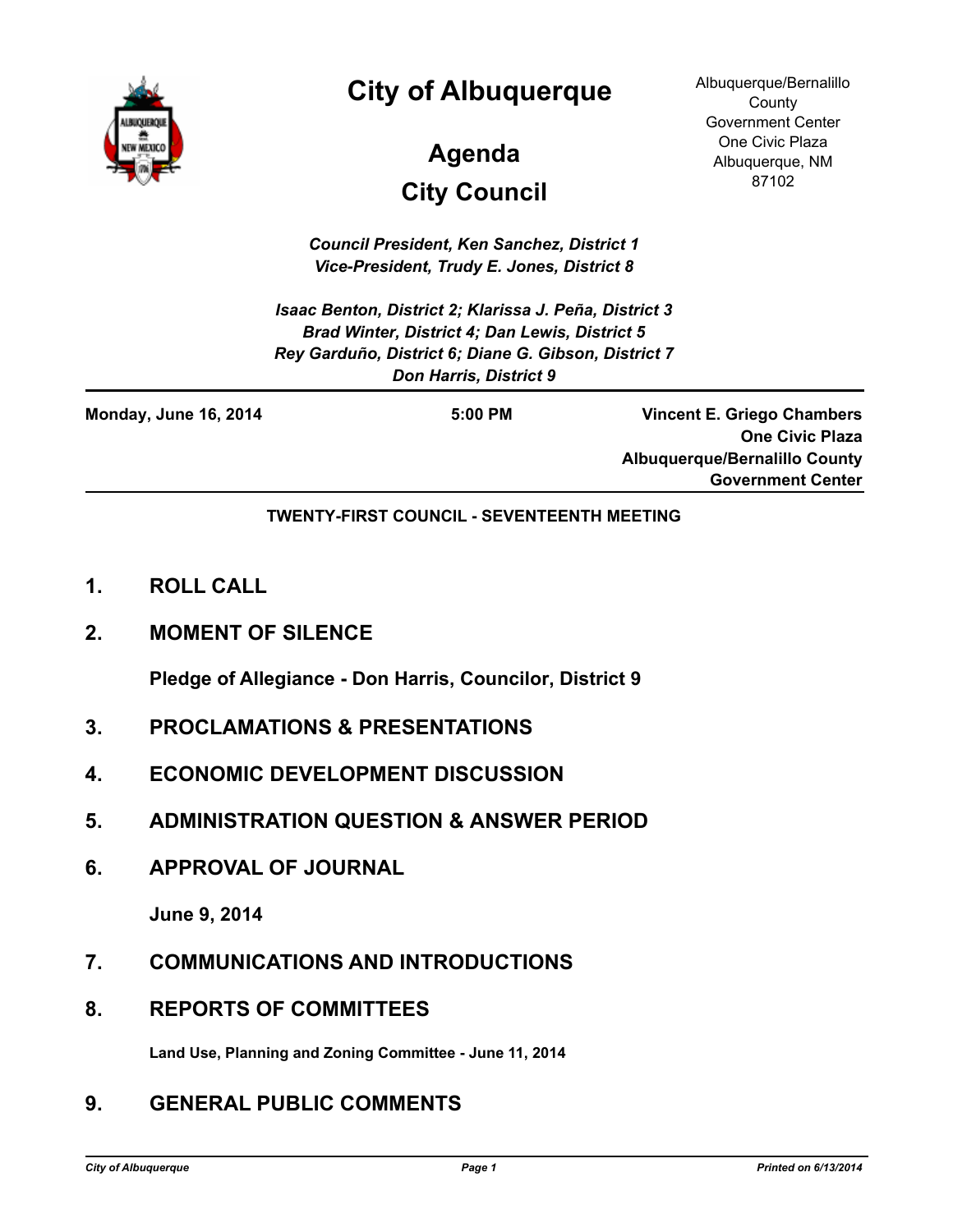**Any person wishing to address the Council during "General Public Comments" must register with Council Staff. Council Staff will begin accepting sign-ups promptly at 4:30 pm and sign-ups will close promptly at 5:30 pm.**

**The first 30 persons to sign-up will be permitted to speak under General Public Comment. Speakers beyond the first 30 must notify Council Staff of their preference to either provide general public comments at the end of the meeting under Other Business or to speak under General Public Comment at the next regular Council meeting. Speakers who choose to provide general public comment at the subsequent meeting will be placed at the top of the list.**

**As an alternative to providing general public comment, individuals are encouraged to sign up to speak on specific bills on the agenda. Individuals speaking on specific agenda items must keep their comments germane to that bill.**

#### **10. ANNOUNCEMENTS**

#### **11. CONSENT AGENDA: {Items may be removed at the request of any Councilor}**

- **a.** [EC-14-89](http://cabq.legistar.com/gateway.aspx?m=l&id=/matter.aspx?key=9205) Mayor's Reappointment of Mr. Paul Silverman to the Albuquerque Development Commission
- **b.** [EC-14-95](http://cabq.legistar.com/gateway.aspx?m=l&id=/matter.aspx?key=9216) Mayor's Appointment of Dr. Robb Mclean to the EMS Authority
- **c.** [EC-14-96](http://cabq.legistar.com/gateway.aspx?m=l&id=/matter.aspx?key=9217) Mayor's Reappointment of Ms. Janet W. Saiers to the Open Space Advisory Board
- **d.** [EC-14-97](http://cabq.legistar.com/gateway.aspx?m=l&id=/matter.aspx?key=9218) Mayor's Recommendation of Mahlman Studio Architecture, LLC for Architectural Consultants for the North Domingo Baca Multigenerational Center Phase III
- **e.** [EC-14-98](http://cabq.legistar.com/gateway.aspx?m=l&id=/matter.aspx?key=9219) Mayor's Appointment of Ms. Mary V. Kurkjian to the Open Space Advisory Board
- **f.** [EC-14-99](http://cabq.legistar.com/gateway.aspx?m=l&id=/matter.aspx?key=9220) Mayor's Appointment of Ms. Monet Silva-Caldwell to the M.O.V.E. Advisory Board
- **g.** [EC-14-100](http://cabq.legistar.com/gateway.aspx?m=l&id=/matter.aspx?key=9222) Mayor's Appointment of Ms. Lisa M Carrillo to the Old Town Portal Market Advisory Board
- **h.** [EC-14-101](http://cabq.legistar.com/gateway.aspx?m=l&id=/matter.aspx?key=9224) Mayor's Appointment of Mrs. Lindsey E. Vanness to the M.O.V.E. Advisory Board
- **i. [EC-14-102](http://cabq.legistar.com/gateway.aspx?m=l&id=/matter.aspx?key=9225)** Mayor's Appointment of Mr. Joseph M. Dorn to the M.O.V.E. Advisory Board
- **j.** [EC-14-103](http://cabq.legistar.com/gateway.aspx?m=l&id=/matter.aspx?key=9226) Mayor's Appointment of Mr. Alexander J. Nunnally to the Old Town Portal Market Advisory Board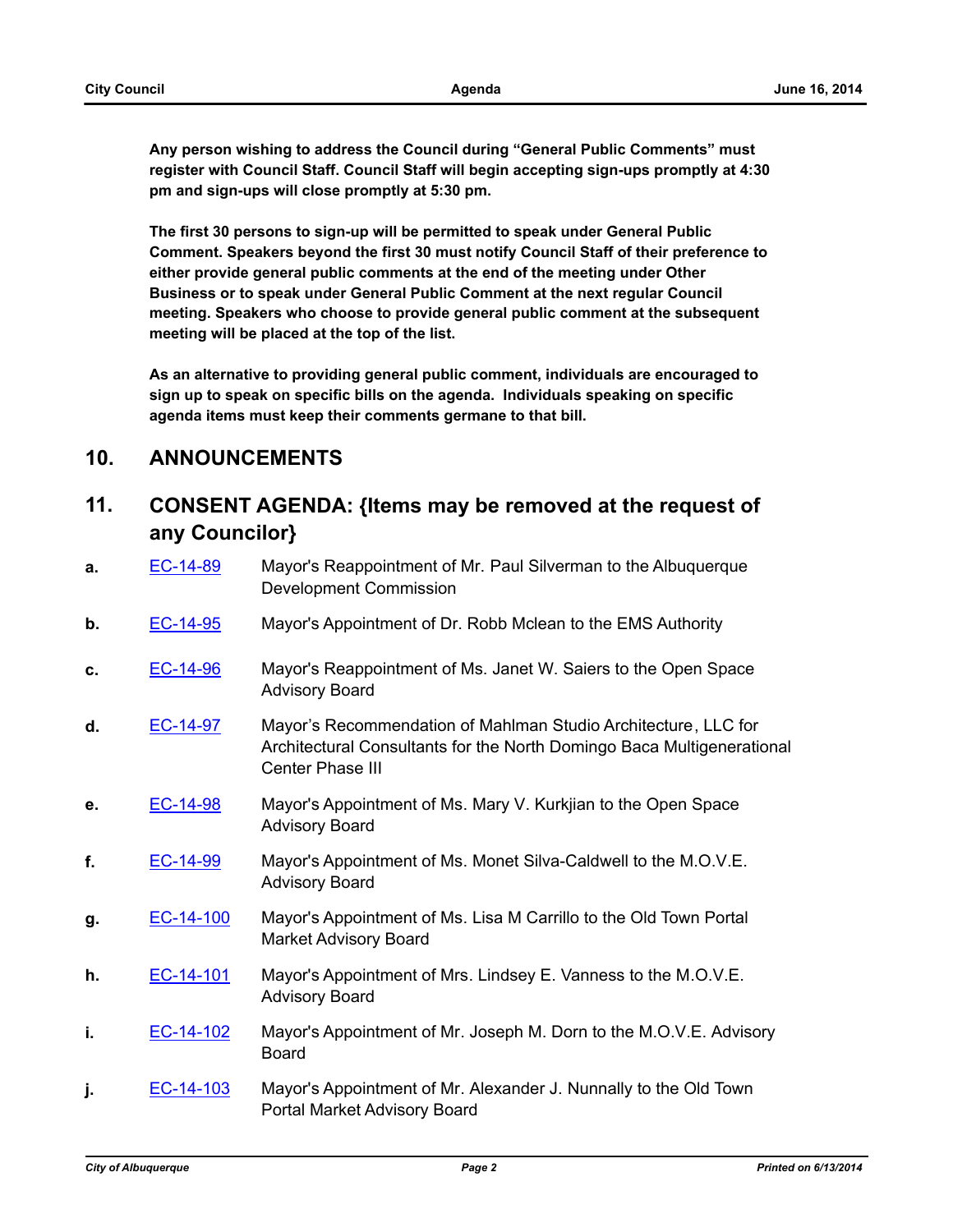| k. | EC-14-104 | Mayor's Appointment of Mr. Michael J. Jensen to the Open Space<br><b>Advisory Board</b>                                                                                                                                                                                                                                                                                                             |
|----|-----------|-----------------------------------------------------------------------------------------------------------------------------------------------------------------------------------------------------------------------------------------------------------------------------------------------------------------------------------------------------------------------------------------------------|
| I. | $OC-14-3$ | Environmental Planning Commission District 1 Reappointment of Mr.<br><b>Patrick Griebel</b>                                                                                                                                                                                                                                                                                                         |
| m. | R-14-62   | Authorizing A Grant Agreement With The U.S. Department Of Health<br>And Human Services, Early Head Start Program And Providing An<br>Appropriation To The Department Of Family And Community Services<br>(Jones, by request)                                                                                                                                                                        |
| n. | R-14-63   | Authorizing The Mayor To Execute A Grant Agreement With The New<br>Mexico State Highway And Transportation Department For Safe,<br>Accountable, Flexible, Efficient, Transportation Equity Act: A Legacy For<br>Users (SAFETEA-LU) Funding To Operate A Bicycle Safety Education<br>Program In Outdoor Recreation And Providing An Appropriation To The<br>Parks And Recreation Department (Benton) |
| 0. | R-14-65   | Transferring Funds From The General Fund (110) To The Capital                                                                                                                                                                                                                                                                                                                                       |

# **12. PUBLIC HEARINGS: {Appeals, SAD Protest Hearings}**

Projects Activity (Sanchez)

**a.** [AC-14-3](http://cabq.legistar.com/gateway.aspx?m=l&id=/matter.aspx?key=9179) (Project# 1009820 - 14BOA-20003/13ZHE-80635) Martineztown Work Group appeals the Zoning Board of Appeals (BOA) decision to Deny the Appeal, thereby upholding the Zoning Hearing Examiner's (ZHE's) Approval with Conditions, of a Conditional Use to allow the treating of food products for proposed coffee bean roasting for all or a portion of Lot 50x100 Bounded D22 P434, Gateway, zoned SU-2 C-3, located on 800 Mountain Rd. NE

Acquisition Fund (305); Appropriating Those Funds To The City Council

#### **13. APPROVALS: {Contracts, Agreements, and Appointments}**

- **a.** [EC-14-82](http://cabq.legistar.com/gateway.aspx?m=l&id=/matter.aspx?key=9193) Albuquerque Rail Yards Master Development & Disposition Agreement
- **\*b.** [EC-14-106](http://cabq.legistar.com/gateway.aspx?m=l&id=/matter.aspx?key=9237) Approval of the First Supplemental to Add Monies for Outside Counsel Legal Services Between Scott T. Greenwood, Attorney at Law and the City of Albuquerque

#### **14. FINAL ACTIONS**

**a.** [O-14-12](http://cabq.legistar.com/gateway.aspx?m=l&id=/matter.aspx?key=9169) Amending Chapter 6, Article 9, ROA 1994, Regarding Public Improvement Districts, To Provide For The Establishment Of Candidate Election Policies And Procedures For Public Improvement Districts Located Within The City (Lewis, by request)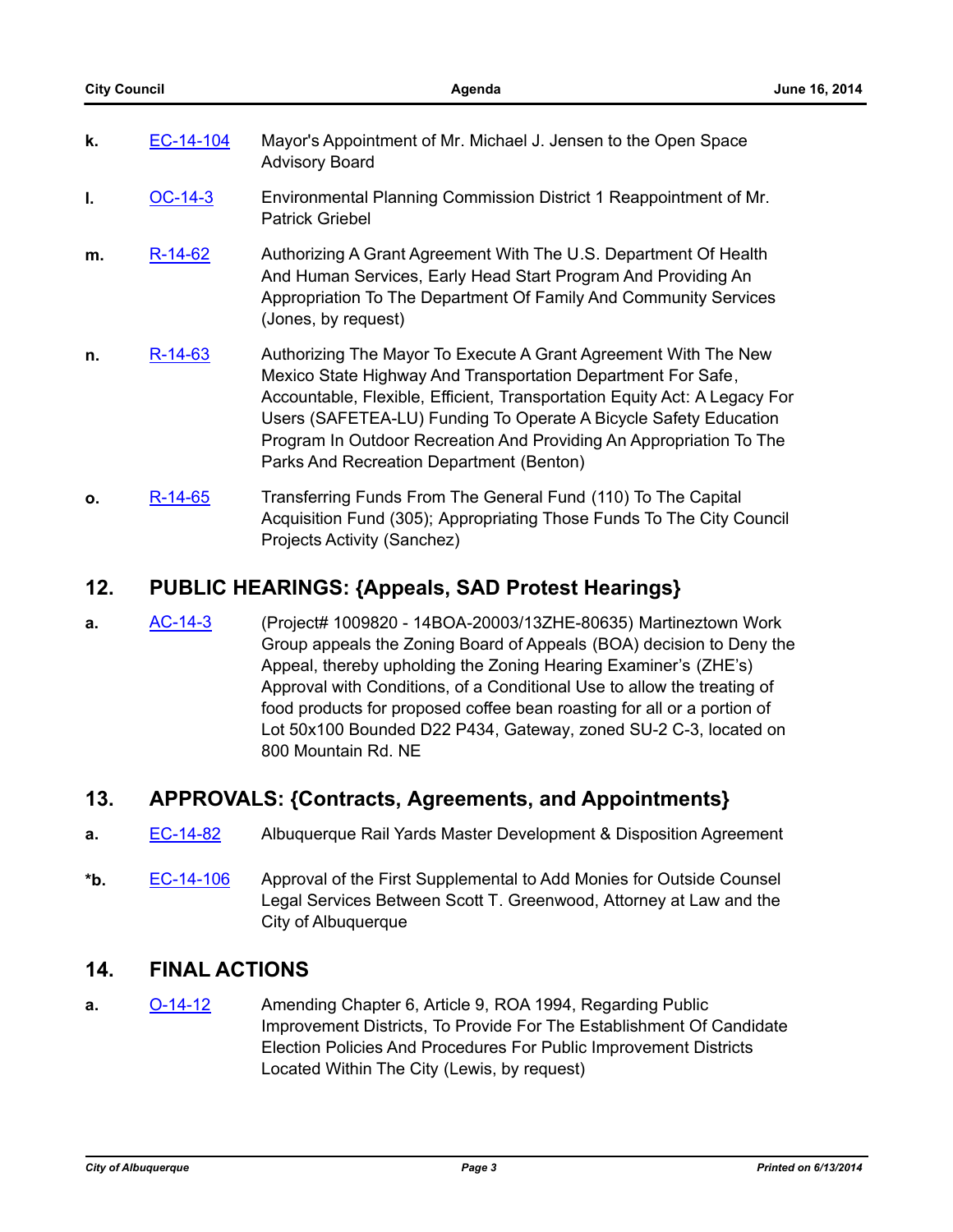| b.  | R-13-240      | Reaffirming The Policy Of The City That Any And All Improvements In<br>The Rio Grande Valley State Park That Are Not Listed As Specific<br>Projects In The Middle Rio Grande Ecosytem Bosque Biological<br>Management Plan, The Bosque Action Plan For The Rio Grande Valley<br>State Park And The Middle Rio Grande-Albuquerque Reach Watershed<br>Restoration Action Strategy For The Middle Rio Grande Watershed Are<br>Prohibited (Sanchez) |
|-----|---------------|-------------------------------------------------------------------------------------------------------------------------------------------------------------------------------------------------------------------------------------------------------------------------------------------------------------------------------------------------------------------------------------------------------------------------------------------------|
|     |               | [The intent is to postpone this item to the August 18, 2014 Council meeting.]                                                                                                                                                                                                                                                                                                                                                                   |
| c.  | $R-14-61$     | Concerning A Special Municipal Bond Election To Be Held In The City Of<br>Albuquerque On November 4, 2014; Submitting To A Vote Of The<br>Qualified, Registered Electors And Nonresident Municipal Electors At<br>Such Special Election Questions Relating To The Repurposing Of<br>Certain General Obligation Street Bonds For Metropolitan<br>Redevelopment Purposes (Harris)                                                                 |
| d.  | $R-14-64$     | Relating To The Repurposing Of Approximately \$1,516,281 Of The<br>Remaining Proceeds From The Issuance Of City Of Albuquerque, New<br>Mexico Variable Rate Taxable Gross Receipts Tax Improvement<br>Revenue Bonds Series 2000A Issued Pursuant To City Resolution<br>Enactment Number 3-2000 And Authorized Under City Ordinance<br>Enactment Number 22-1999 (Benton)                                                                         |
| е.  | OC-14-1       | Adopting a Statement of the Issue for filing with the City Clerk Pursuant<br>to the Intragovernmental Conference Committee Article; Appointing a<br>member to the Intragovernmental Conference Committee; Appointing<br>the Council's designee for presentation to the Intragovernmental<br>Conference Committee (Sanchez)                                                                                                                      |
| *f. | $R - 14 - 23$ | Adopting A Rail Yards Master Development Plan And Accompanying<br>Site Development Plan For Subdivision To Provide The Appropriate<br>Policy Framework And Regulations To Guide The Redevelopment Of<br>The Rail Yards Site (Benton, by request)                                                                                                                                                                                                |
| *g. | $R-14-66$     | Amending The Adopted Capital Implementation Program Of The City Of<br>Albuquerque By Reappropriating Funding From The Bosque Restoration<br>Project To A 50-Mile Activity Loop Project (Gibson)                                                                                                                                                                                                                                                 |
| *h. | $R-14-67$     | Establishing A Community Outreach Process Known As The<br>"Albuquerque Collaborative On Police-Community Relations" In Order<br>To Reach Out To Community Members And Stakeholders With The<br>Intent Of Formalizing Overall Goals For APD And The Community;<br>Identifying Stakeholder Groups; Making An Appropriation For A Public<br>Awareness/Public Outreach Program And Related Costs (Sanchez,<br>Jones)                                |